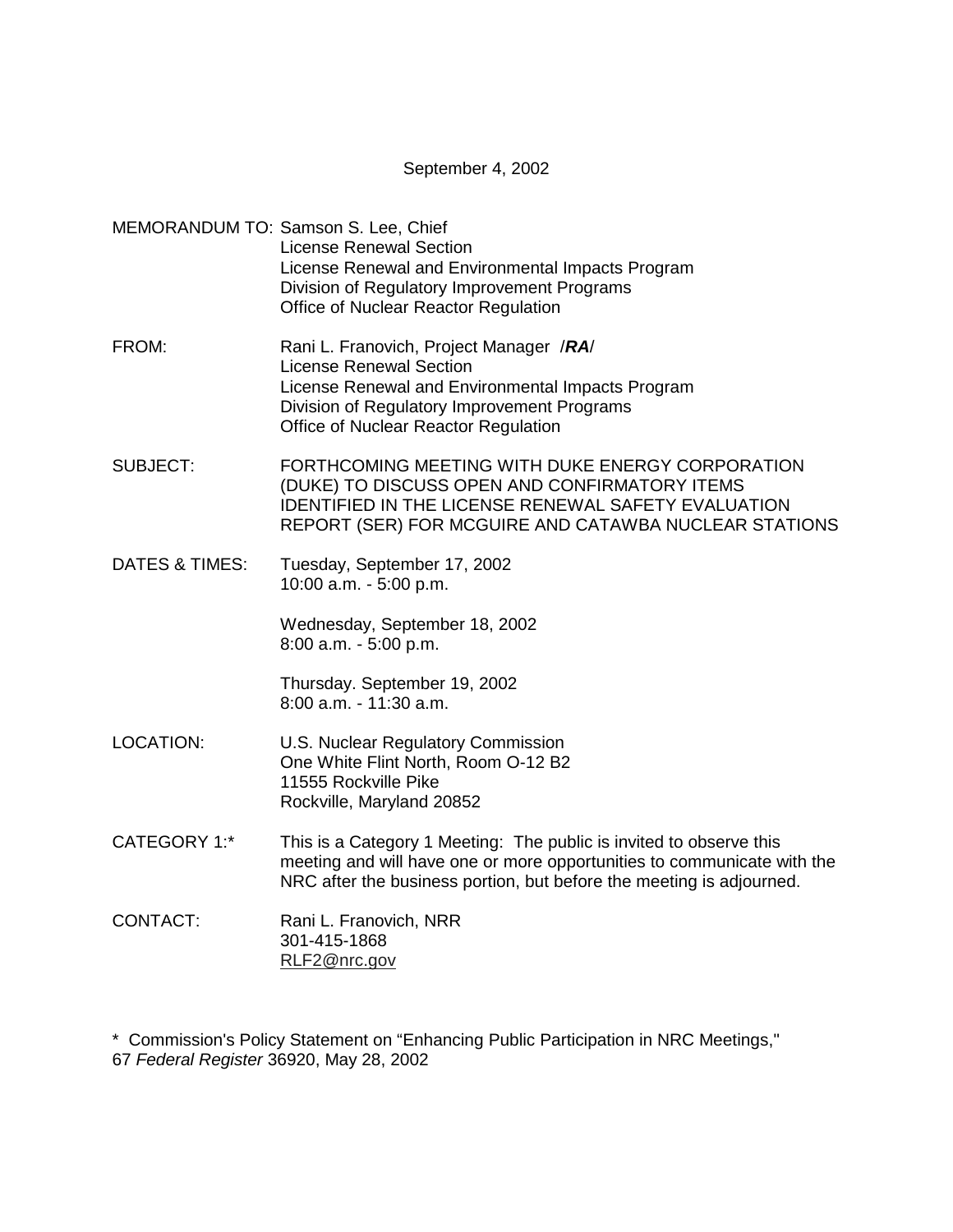- PURPOSE: To discuss open and confirmatory items (except those pertaining to scoping and screening of fire protection equipment, which will be discussed in a separate meeting on October 1, 2002) identified in the license renewal SER for McGuire and Catawba Nuclear Stations
- PARTICIPANTS: Participants from the NRC include members of the Office of Nuclear Reactor Regulation (NRR).

| <b>NRC</b>          | <b>DUKE</b>     |
|---------------------|-----------------|
| R. Franovich, NRR   | G. Robinson     |
| S. Lee, NRR, et al. | R. Gill, et al. |

Docket Nos. 50-369, 50-370, 50-413, and 50-414

Attachment: Agenda

cc w/att: See next page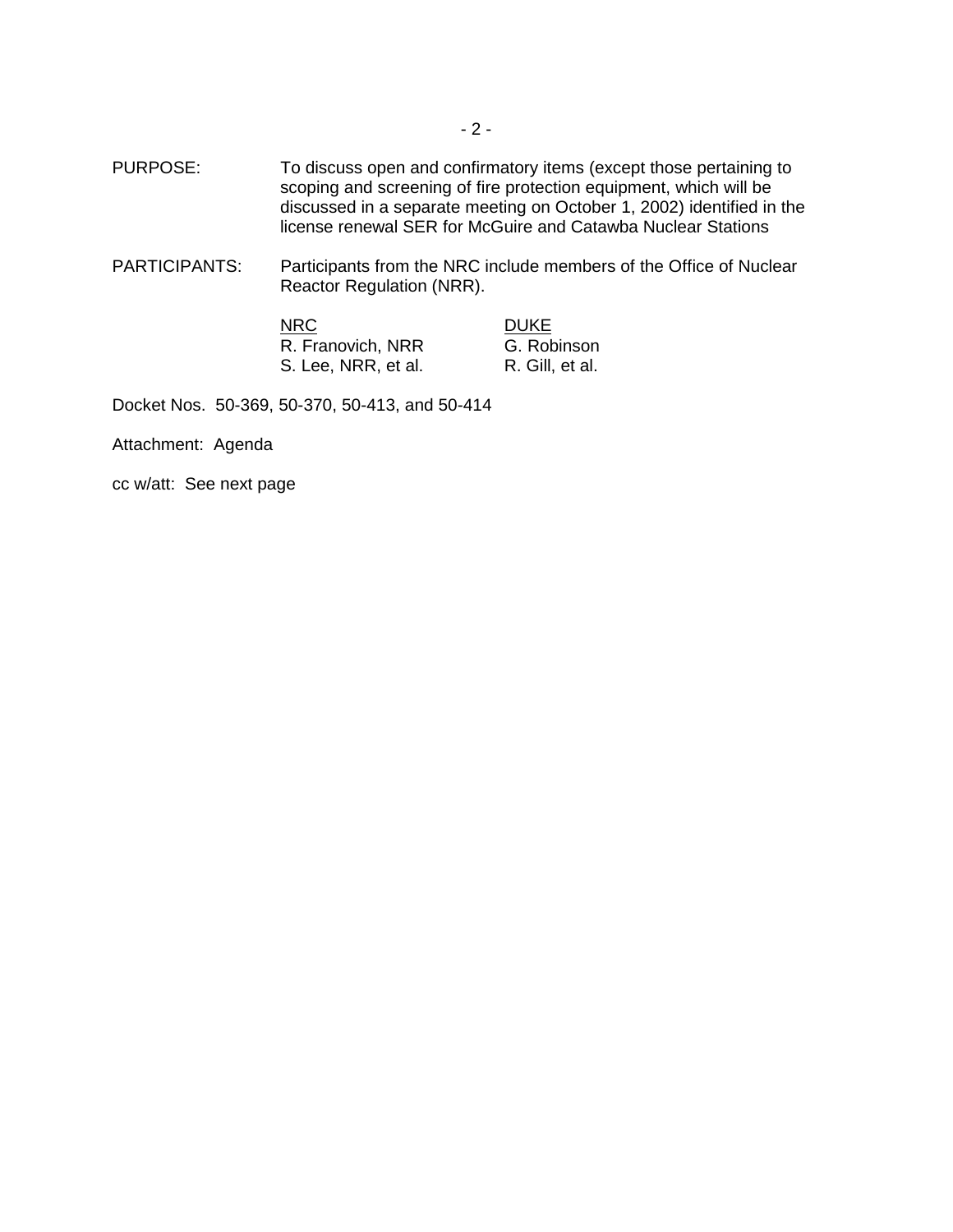PURPOSE: To discuss open and confirmatory items (except those pertaining to scoping and screening of fire protection equipment, which will be discussed in a separate meeting on October 1, 2002) identified in the license renewal SER for McGuire and Catawba Nuclear Stations

PARTICIPANTS: Participants from the NRC include members of the Office of Nuclear Reactor Regulation (NRR).

> **NRC**<br>
> R. Franovich, NRR
> B. G. Robinson R. Franovich, NRR G. Robinson<br>S. Lee, NRR, et al. R. Gill, et al. S. Lee, NRR, et al.

Docket Nos. 50-369, 50-370, 50-413, and 50-414

Attachment: Agenda

cc w/att: See next page

DISTRIBUTION: **PUBLIC** 

#### **Hard Copy**

RLEP R/F Receptionist OWFN and TWFN

#### **E-Mail**

| <b>PUBLIC</b>     | RidsRgn2MailCenter | <b>B.</b> Sheron | <b>PMNS</b>  |
|-------------------|--------------------|------------------|--------------|
| D. Matthews       | M. Kotzalas        | F. Gillespie     | <b>OGC</b>   |
| J. Johnson        | <b>ACRS/ACNW</b>   | R. Borchardt     | RidsNrrAdpt  |
| <b>OPA</b>        | RidsNrrDe          | R. Barrett       | E. Imbro     |
| G. Bagchi         | K. Manoly          | W. Bateman       | J. Calvo     |
| C. Holden         | P. Shemanski       | H. Nieh          | G. Holahan   |
| H. Walker         | S. Black           | B. Boger         | D. Thatcher  |
| G. Galletti       | C. Li              | J. Moore         | R. Weisman   |
| M. Mayfield       | A. Murphy          | W. McDowell      | S. Droggitis |
| T. Kobetz         | C. Munson          | K. Clark         | C. Patel     |
| C. Julian         | R. Martin          | R. Haag          | S. Rosenberg |
| <b>RLEP Staff</b> |                    |                  |              |

# DOCUMENT NAME: G:\RLEP\FRANOVICH\September 17-19 2002 Meeting Notice.wpd

| <b>OFFICE LA:DRIP</b> |                 | RLEP:DRIP   | <b>PM:RLEP:DRIP</b> | SC:RLEP:DRIP |
|-----------------------|-----------------|-------------|---------------------|--------------|
| <b>NAME</b>           | <b>HBerilla</b> | AWilliamson | RFranovich          | <b>SLee</b>  |
| <b>DATE</b>           | 09/04/02        | 09/04/02    | 09/04/02            | 09/04/02     |
| AFFIAINI DEAADD AADV  |                 |             |                     |              |

OFFICIAL RECORD COPY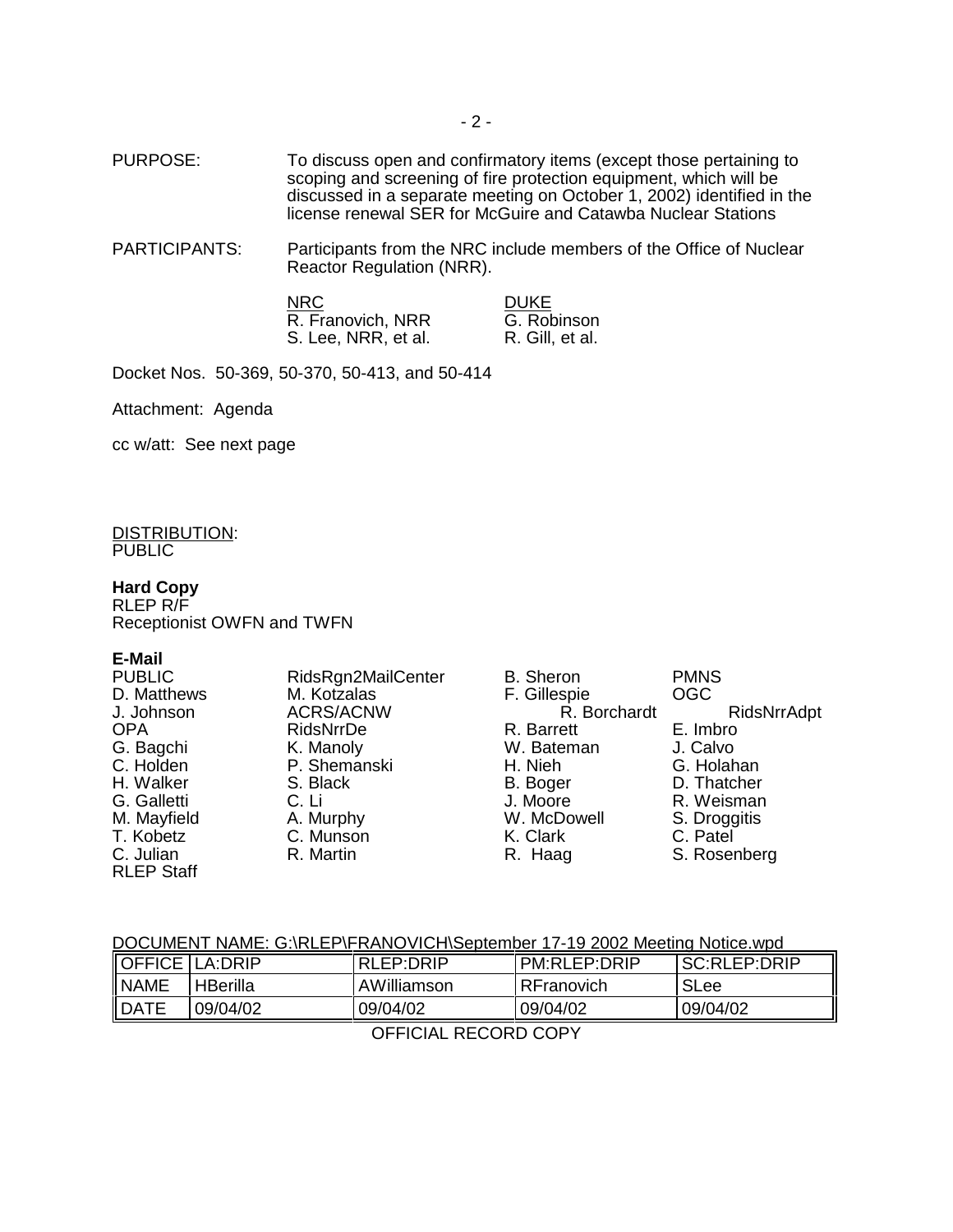McGuire & Catawba Nuclear Stations, Units 1 and 2

cc:

Mr. G. R. Peterson Site Vice President Catawba Nuclear Station Duke Energy Corporation 4800 Concord Rd. York, SC 29745

Mr. H. B. Barron Vice President, McGuire Site Duke Energy Corporation 12700 Hagers Ferry Rd. Huntersville, NC 28078

Legal Department (PBO5E) Duke Energy Corporation 422 South Church St. Charlotte, NC 28201-1006

County Manager of Mecklenburg County 720 East Fourth St. Charlotte, NC 28202

Mr. Michael T. Cash Regulatory Compliance Manager Duke Energy Corporation McGuire Nuclear Site 12700 Hagers Ferry Rd. Huntersville, NC 28078

Anne Cottingham, Esquire Winston and Strawn 1400 L Street, NW Washington, DC 20005

Senior Resident Inspector c/o U. S. Nuclear Regulatory **Commission** 12700 Hagers Ferry Rd. Huntersville, NC 28078

Mr. Peter R. Harden, IV VP-Customer Relations and Sales Westinghouse Electric Company 6000 Fairview Rd., 12th Floor Charlotte, NC 28210

Dr. John M. Barry Mecklenburg County Department of Environmental **Protection** 700 N. Tryon St. Charlotte, NC 28202

Mr. Richard M. Fry, Director Division of Radiation Protection North Carolina Department of Environment, Health, and Natural Resources 3825 Barrett Dr. Raleigh, NC 27609-7721

Ms. Karen E. Long Assistant Attorney General North Carolina Department of Justice P. O. Box 629 Raleigh, NC 27602

Mr. C. Jeffrey Thomas Manager - Nuclear Regulatory **Licensing** Duke Energy Corporation 526 South Church St. Charlotte, NC 28201-1006

Elaine Wathen Lead REP Planner Division of Emergency Management 116 West Jones St. Raleigh, NC 27603-1335

Mr. T. Richard Puryear Owners Group (NCEMC) Duke Energy Corporation 4800 Concord Rd. York, SC 29745

Mr. Gary Gilbert Regulatory Compliance Manager Duke Energy Corporation 4800 Concord Rd.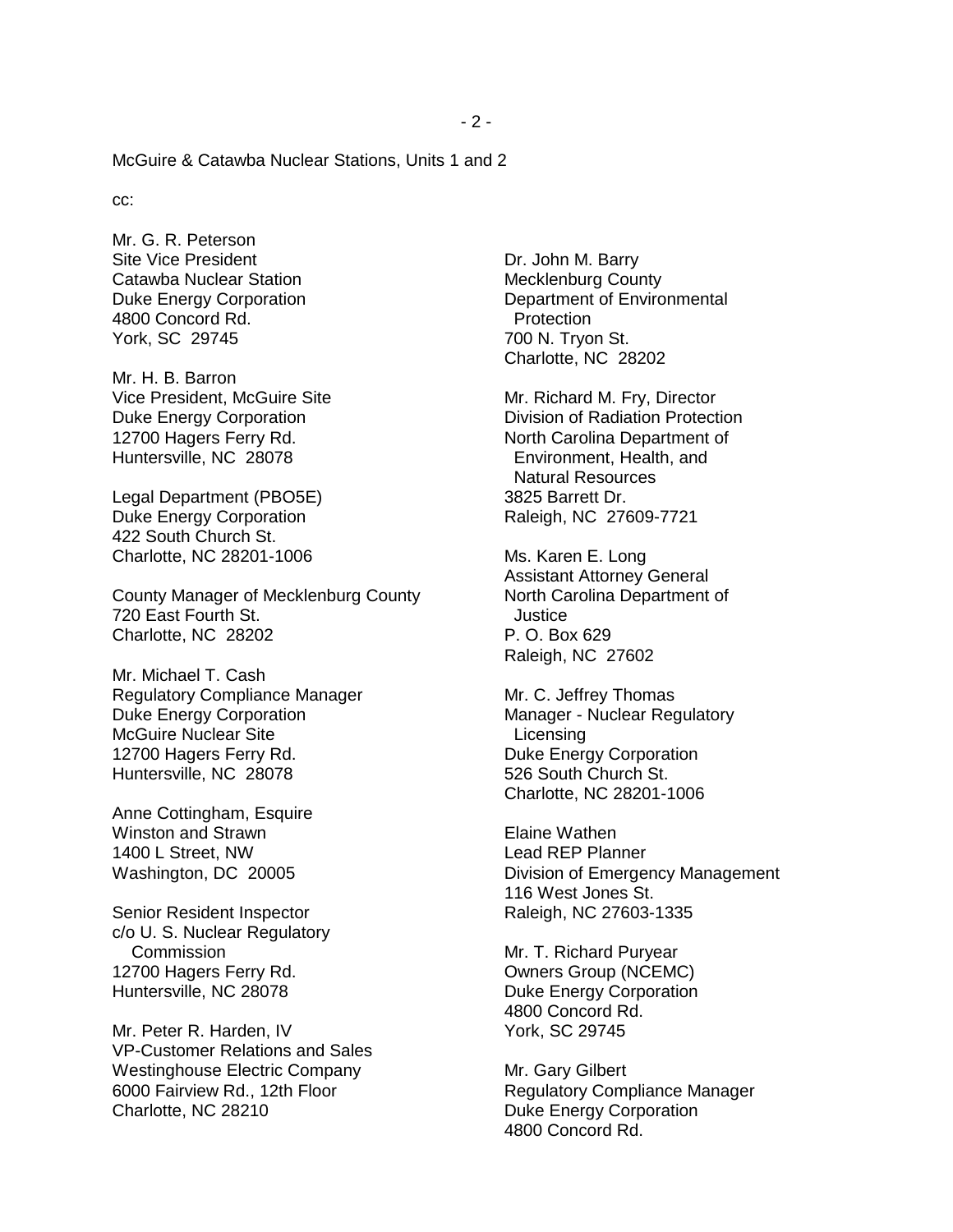York, SC 29745

North Carolina Municipal Power Agency Number 1 1427 Meadowwood Blvd. P. O. Box 29513 Raleigh, NC 27626-0513

County Manager of York County York County Courthouse York, SC 29745

Piedmont Municipal Power Agency 121 Village Dr. Greer, SC 29651

Saluda River Electric P. O. Box 929 Laurens, SC 29360

North Carolina Electric Membership **Corporation** P. O. Box 27306 Raleigh, NC 27611

Senior Resident Inspector 4830 Concord Rd. York, SC 29745

Lou Zeller Blue Ridge Environmental Defense League P.O. Box 88 Glendale Springs, NC 28629

Paul Gunter Nuclear Information & Resource Service 1424 16th Street NW, Suite 404 Washington, DC 20036

Don Moniak Blue Ridge Environmental Defense League Aiken Office P.O. Box 3487 Aiken, SC 29802-3487

Mr. Kevin Cox

The Huntersville Star P. O. Box 2542 Huntersville, NC 28070

Mr. Robert L. Gill, Jr. Duke Energy Corporation Mail Stop EC-12R P. O. Box 1006 Charlotte, SC 28201-1006

Mr. Henry J. Porter, Assistant Director Division of Waste Management Bureau of Land & Waste Management S.C. Dept of Health and Environ. Control 2600 Bull St. Columbia, SC 29201-1708

Mr. L. A. Keller Duke Energy Corporation 526 South Church St. Charlotte, NC 28201-1006

Mr. Gregory D. Robison Duke Energy Corporation Mail Stop EC-12R 526 S. Church St. Charlotte, NC 28201-1006

Mary Olson Nuclear Information & Resource Service Southeast Office P.O. Box 7586 Asheville, NC 28802

Mr. Alan P. Nelson Nuclear Energy Institute 1776 I Street, N.W., Suite 400 Washington, DC 20006-3708 APN@NEI.ORG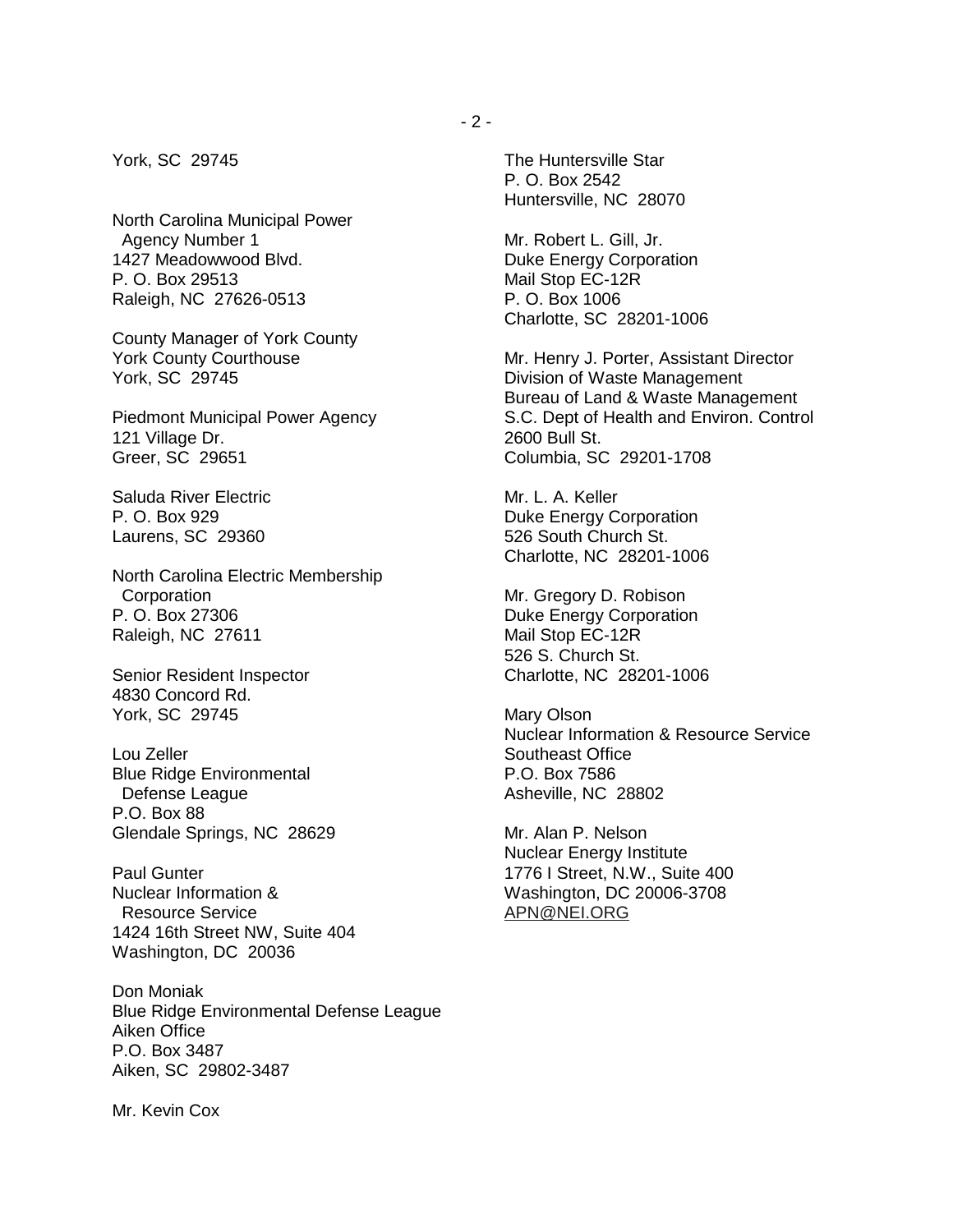# NRC STAFF LICENSE RENEWAL MEETING WITH DUKE TO DISCUSS SAFETY EVALUATION REPORT (SER) OPEN AND CONFIRMATORY ITEMS SEPTEMBER 17-19, 2002

# **Purpose**

For the staff and the applicant (Duke) to discuss open items identified in the staff's SER that was issued August 14, 2002.

# Desired Outcome

To ensure that the applicant understands the staff's informational needs; the staff understands the applicant's rationale on certain issues; and the path to resolution of open and confirmatory items is identified.

## Agenda (times approximated)

## **September 17, 2002**

| 1.                 | Introduction                            | 10:00-10:05 a.m.  | NRC-RLEP                            |
|--------------------|-----------------------------------------|-------------------|-------------------------------------|
| 2.                 | <b>Electrical issues</b>                | 10:05-11:00 a.m.  | <b>NRC-EEIB</b><br><b>Duke</b>      |
| 3.                 | Reactor coolant system issues           | 12:30-4:45 p.m.   | NRC-EMCB<br>NRC-EMEB<br><b>Duke</b> |
| 4.                 | Public participation                    | 4:45-5:00 p.m.    | <b>Stakeholders</b>                 |
| September 18, 2002 |                                         |                   |                                     |
| 5.                 | Thermal fatigue issues                  | 8:00-9:00 a.m.    | NRC-EMEB<br><b>Duke</b>             |
| 6.                 | <b>Structural issues</b>                | $9:15-11:20$ a.m. | NRC-EMEB<br><b>Duke</b>             |
| 7.                 | Public participation                    | 11:20-11:30 a.m.  | <b>Stakeholders</b>                 |
| -- Lunch Break --  |                                         |                   |                                     |
| 8.                 | Mechanical scoping and screening issues | 12:30-1:15 p.m.   | <b>NRC-SPLB</b><br><b>Duke</b>      |
| 9.                 | Mechanical aging management issues      | 1:30-4:45 p.m.    | NRC-EMCB<br>NRC-EMEB<br><b>Duke</b> |
| 10.                | Public participation                    | 4:45-5:00 p.m.    | <b>Stakeholders</b>                 |